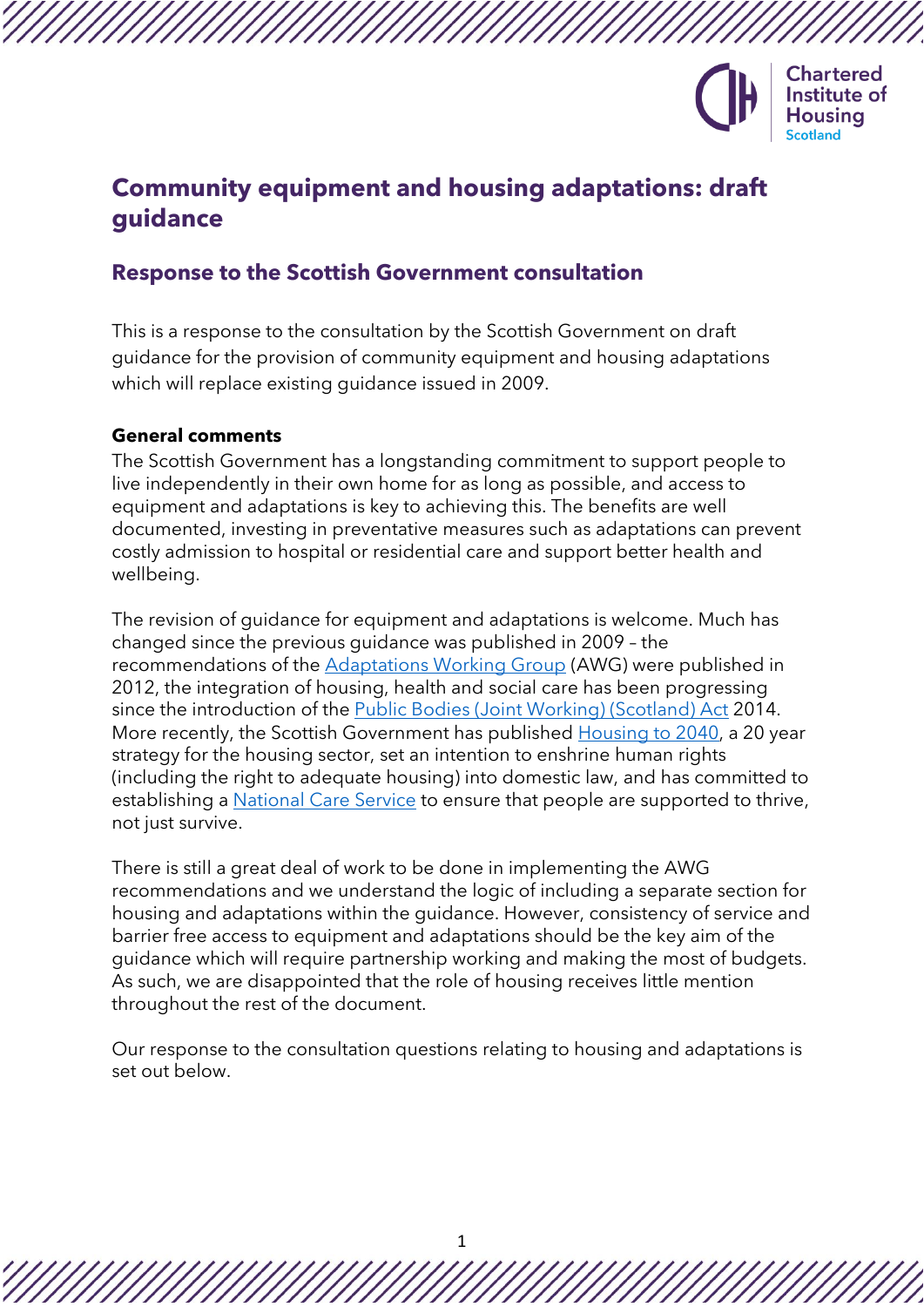

# **Consultation questions**

**1. Please read the introduction and rate the statements below (Completely, mostly, somewhat, a little, not at all):**

**Content is clear and relevant:** mostly

## **Content clearly introduces the guidance:** mostly

### **Add your comments here:**

The introduction is clear and we welcome the recognition of the contribution that equipment and adaptations can make to supporting people to live well in their own homes. The introduction acknowledges that early intervention and preventative spend provide good value for money. We would therefore welcome increased investment from the Scottish Government, providing certainty that finance should not be a barrier to the provision of equipment or adaptations where these are needed.

The introduction makes reference to a new self-assessment 'Equipment and Adaptations Baseline Assessment Tool' suggesting that this will be key to identifying local actions required to improve services. There is no link to this document and we were unable to find it online. It is therefore impossible to assess whether this document will support the fundamental changes needed to ensure equitable access.

# **2. Please read the Purpose of the Guidance section and rate the statements below (Completely, mostly, somewhat, a little, not at all):**

**Content is clear and relevant:** completely

**Content clearly describes the purpose of the guidance:** completely

#### **Add your comments here:**

The section is clear and easy to understand.

# **3. Please read the Core Values section and rate the statements below (Completely, mostly, somewhat, a little, not at all):**

**Content is clear and relevant:** mostly

**Content fully covers the issues:** mostly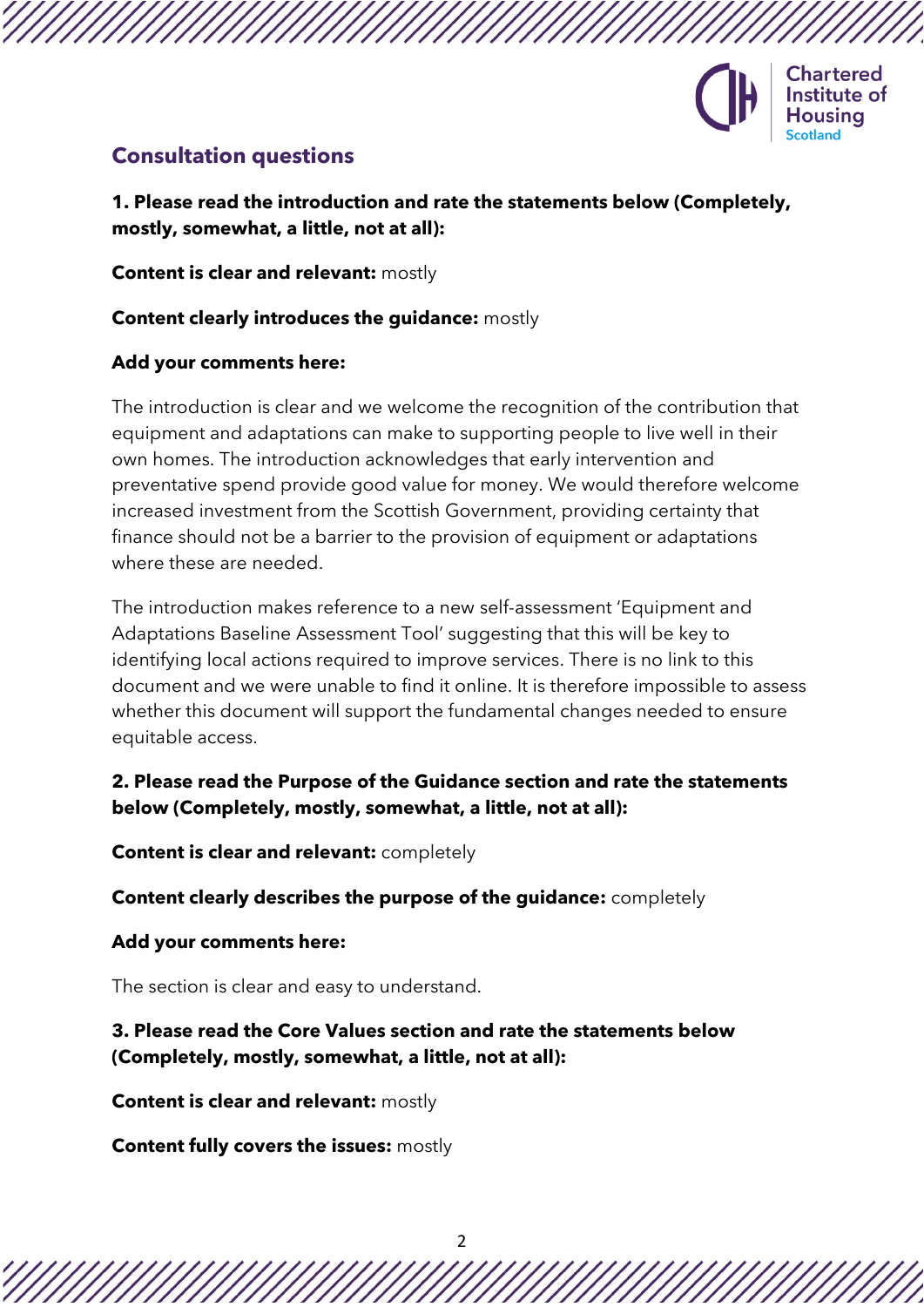### **Add your comments here:**



Chartered Institute of

The Core Values section states that there should be no discrimination on the grounds of race, disability, gender, age, sexual orientation, religion or belief. Local authorities and health boards already have legislative requirements to ensure discrimination does not occur under these categories. In order for the system to truly be "fair and consistent" there should be no discrimination based on the person's housing tenure and this should be reflected in the guidance. Currently, people living in different tenures can face different barriers to getting an adaptation. Our work on housing and dementia suggests that people living in the private sector can find it particularly difficult to access advice and information, and can find the process confusing.

# **4. Please read the Statutory Responsibilities & Policy Context sections, and rate the statements below (Completely, mostly, somewhat, a little, not at all):**

**Content is clear and relevant:** completely

**Content clearly describes statutory duties:** completely

**Add your comments here:** 

No comments

**5. Read the Contribution of Equipment & Adaptations section and rate the comments below (Completely, mostly, somewhat, a little, not at all):**

**Content is clear and relevant:** completely

**Content clearly described the contribution of equipment and adaptations:** mostly

**Key Actions will achieve desired outcomes:** somewhat

# **Add your comments here:**

The contribution of equipment and adaptations is well evidenced. We know that investing in prevention and early intervention provides the best outcomes for people and can generate savings by preventing hospital admissions or moves to residential care. This is reflected in the guidance but it does not go far enough to ensure that adequate funding is being provided to meet identified needs.

# **23. Please read the Adaptations and Housing Solutions section and rate the statements below (Completely, mostly, somewhat, a little, not at all):**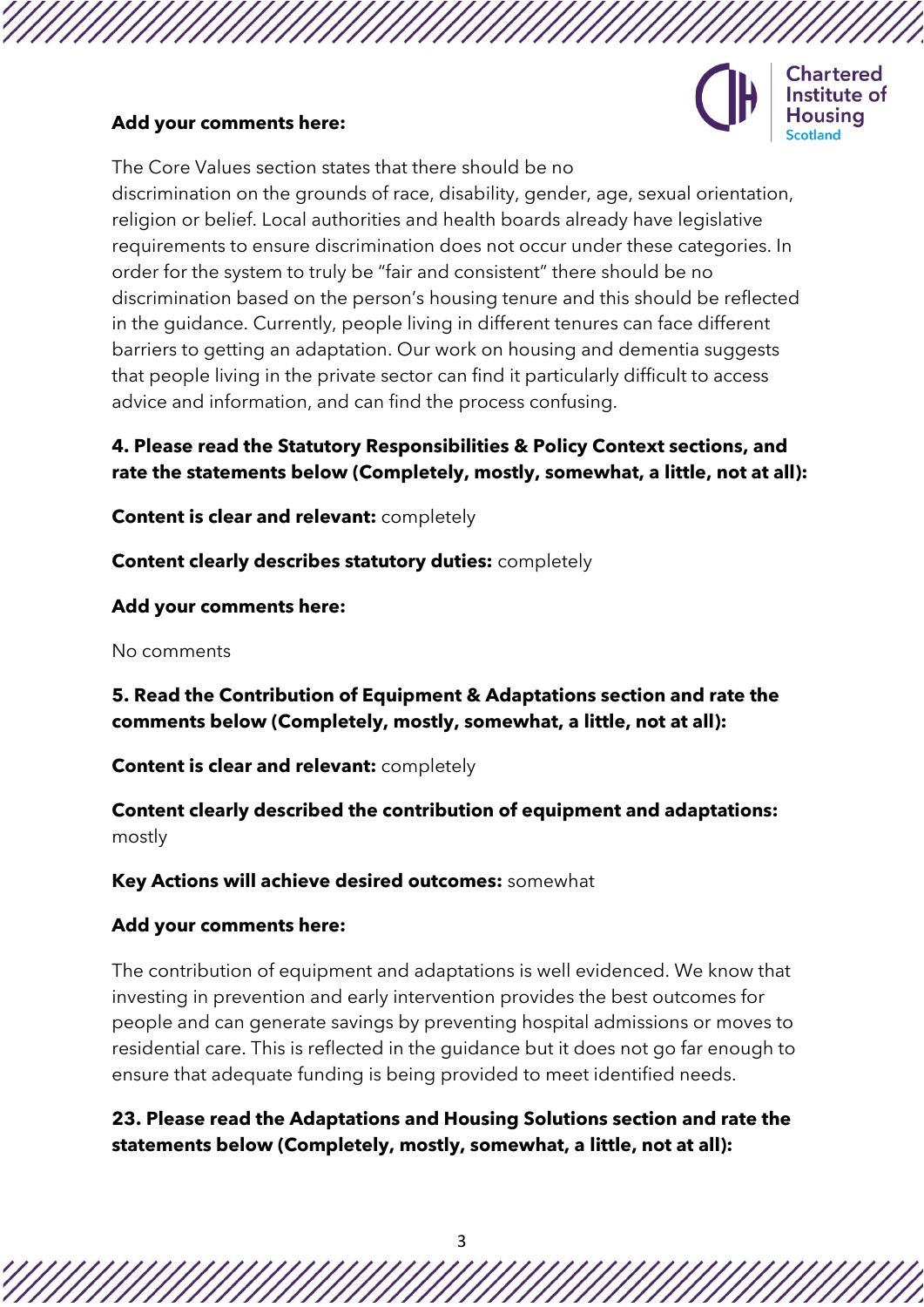

**Chartered** Institute of **Housing** 

#### **Content is clear and accurate:** completely **Content clearly describes responsibilities for delivery of adaptations:** mostly **Content clearly describes the 'Housing Solutions' approach:** mostly **Key Actions will achieve desired outcomes:** somewhat

#### **Add your comments here:**

#### **Content**

The section on adaptations and housing solutions is easy to follow and includes adequate detail but it is disappointing to see housing and adaptations included separately with little reference to the importance of housing solutions throughout the document. This is particularly evident in the section on hospital discharge which only briefly mentions the need to plan for any adaptations needed in addition to equipment. This is disappointing given the significant role that housing plays in hospital discharge and supporting longer term health and wellbeing.

Adaptations are essential to supporting people to live well at home. Often simple solutions can prevent the need for more costly interventions such as hospital treatment or residential care. However, despite the clear need to focus on preventative spend, adaptations are still underfunded and the process for accessing adaptations can be complex with different processes and funding routes depending on tenure.

While our work in this area has focussed on older people, it is likely that people of all ages with additional needs may struggle to access the right information and advice if they own their home or rent privately and do not have an existing relationship with the local authority or another organisation that can provide advice about housing. It is therefore essential that information and advice about adaptations is available across all housing tenures.

Local partners such as [Care and Repair](http://careandrepairscotland.co.uk/) services and third sector organisations like [Housing Options Scotland](https://housingoptionsscotland.org.uk/) can be a way to reach beyond the social housing sector, but funding for non-statutory services such as these is often under pressure limiting their capacity. Third sector partners need to be better supported with long term funding.

We would also encourage the Scottish Government to support a national conversation on housing and ageing with a comprehensive public communication campaign. Normalising conversations about ageing can help people to think about their own futures, what is appropriate for them, and make them aware of sources of advice and information when they are ready to consider an adaptation or move to a more suitable home.

#### **Key actions**

The key actions proposed in the draft guidance are welcome, but the focus must be on implementation to ensure that people who need adaptations can access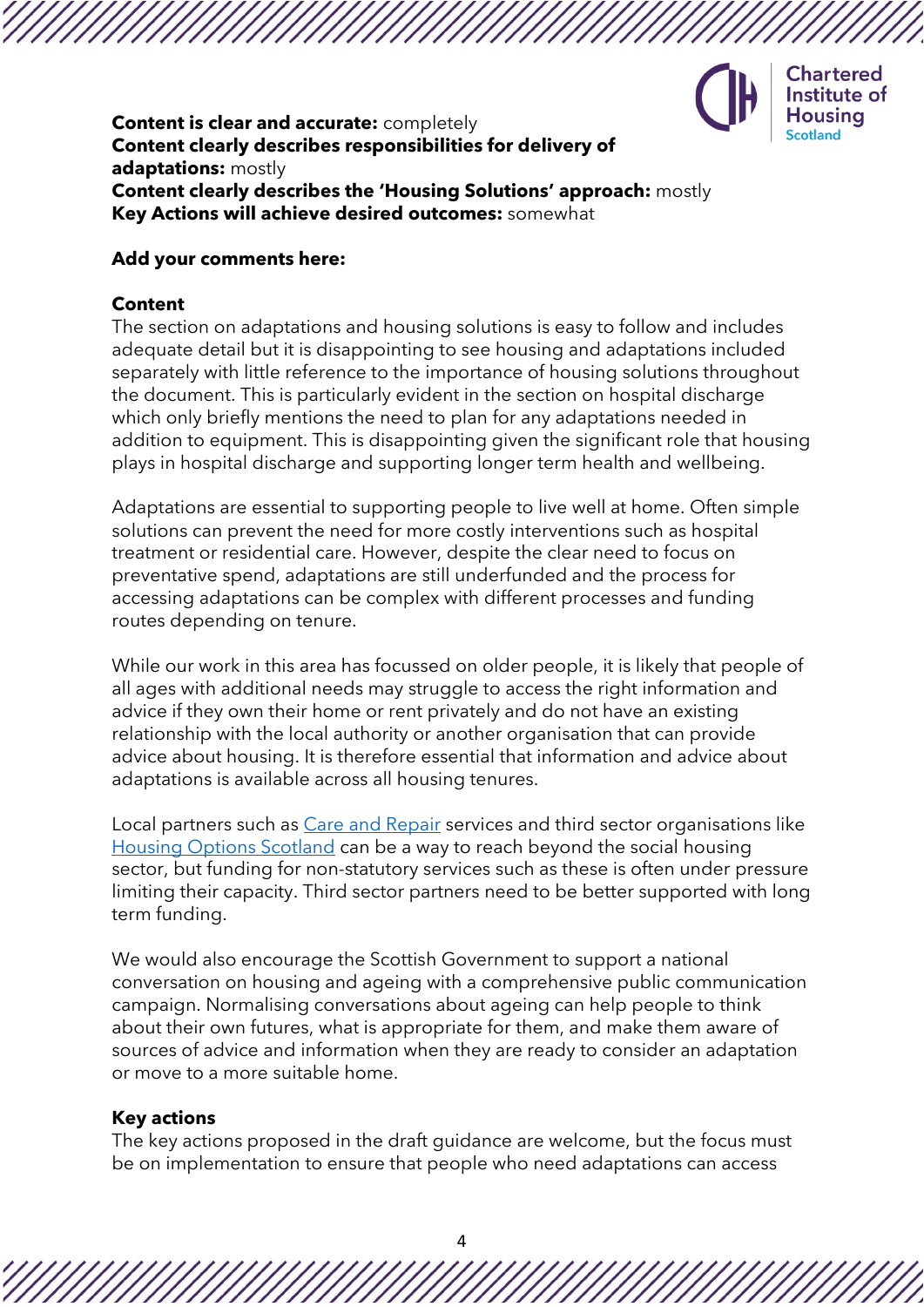

Housina them quickly and efficiently. The recommendations of the Adaptations Working Group (AWG) were published ten years ago with little evidence of progress. The percentage of households reporting that they need an adaptation to make it easier to go about daily activities has only reduced by one percent since this measure was first recorded in the [Scottish Household](https://webarchive.nrscotland.gov.uk/20200702134408/http:/www.gov.scot/publications/scotlands-people-results-2015-scottish-household-survey/)  [Survey in 2015.](https://webarchive.nrscotland.gov.uk/20200702134408/http:/www.gov.scot/publications/scotlands-people-results-2015-scottish-household-survey/)

The [2020 Scottish Household Survey](https://www.gov.scot/publications/scottish-household-survey-2020-telephone-survey-key-findings/) suggests that 9 percent of households, over a quarter of a million, are still in need of an adaptation.

Having clear guidance in place for adaptations will not make a difference if the resources are not there to provide them. As such, the suggestion that budgets should be pooled and managed through joint governance arrangements is welcome. The proposed Adapting for Change National Action Plan will be instrumental in guiding local delivery and we look forward to seeing this key document. However, as noted above, resources will be needed to deliver adaptations.

The Scottish Government budget for housing association adaptations had been frozen at £10 million for a number of years before a slight increase to £11 million in 2021 despite the Scottish Federation of Housing Associations (SFHA) identifying an [annual shortfall of £7 million](https://www.sfha.co.uk/news/news-category/sfha-news/news-article/sfha-scottish-government-must-commit-to-long-term-funding-beyond-2021) in funding for adaptations. The impact of the pandemic has also slowed down the installation of adaptations through local authorities with [2021 housing statistics](https://www.gov.scot/news/annual-housing-statistics-2020-21/) indicating a 42 percent drop in scheme of assistant grant paid to home owners and a reduction of £7 million paid out in disabled adaptation grants. This backlog needs to be addressed urgently.

The suggestion that minor adaptations should be approved without the need for an Occupational Therapist assessment is welcome and in line with the recommendations of [Adaptations Without Delay.](https://www.housinglin.org.uk/Topics/type/Adaptations-Without-Delay/)

**24. Looking at the whole document, please rate the statements below (completely, mostly, somewhat, a little, not at all):**

**Guidance is straightforward and easy to understand:** completely **Guidance offers clarity around roles and responsibilities:** somewhat **Guidance will ensure equitable access to equipment & adaptations:** somewhat

#### **Add your comments here:**

#### **Clarity**

Having a summary of key actions at the start of the document is useful. The guidance is clearly set out but, as mentioned above, we would like to have seen the role of housing mentioned throughout the document rather than just set out in a separate section at the end.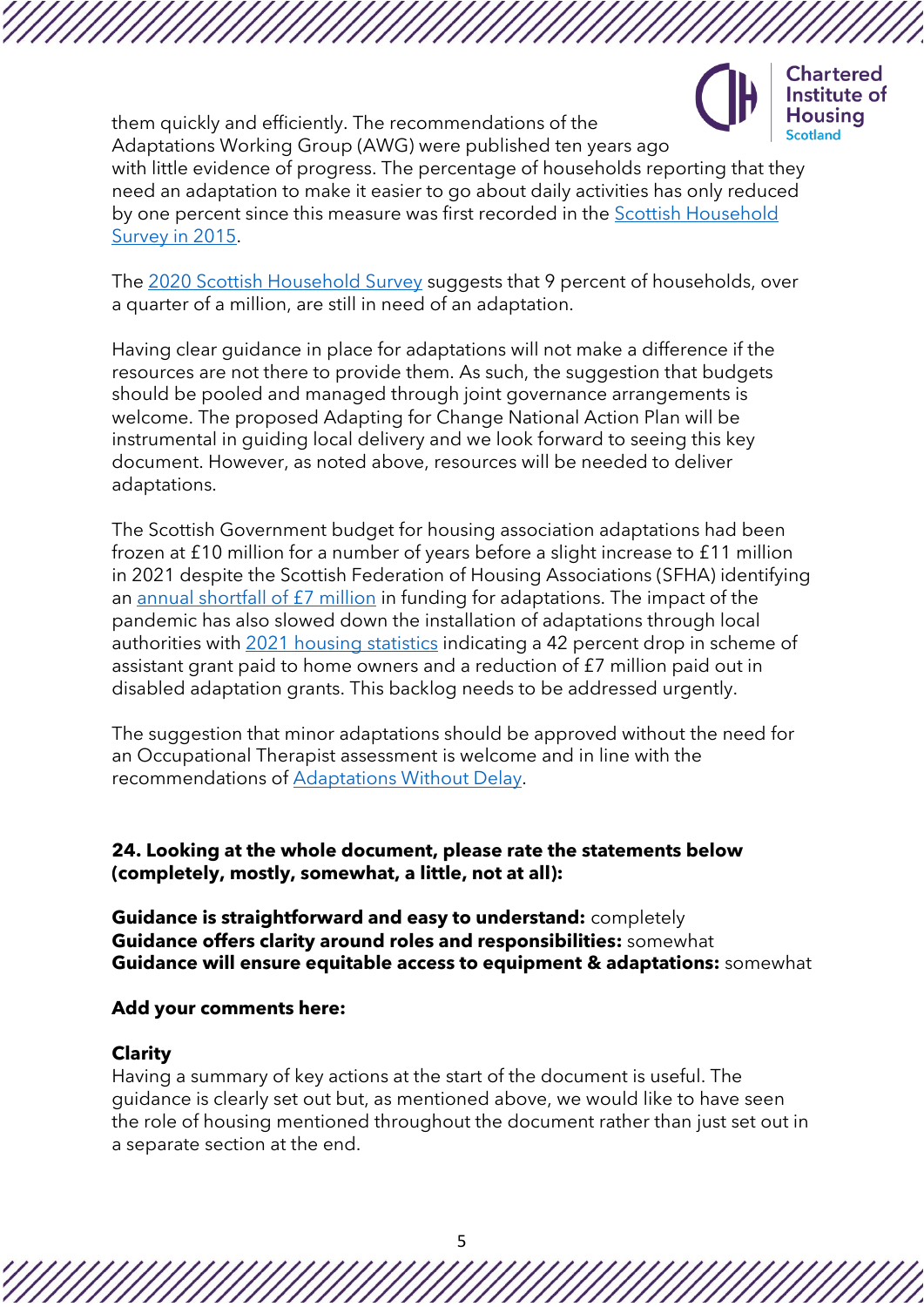**Chartered** Institute of usina

# **Roles and responsibilities**

The guidance is clearly set out but working relationships at local level require resources and training to ensure that all staff are aware of their own roles and responsibilities but also about the roles of other staff/departments so that referrals can be made or people signposted to the right services.

## **Equitable access**

Our research into [housing and dementia](https://www.cih.org/policy/scottish-housing-and-dementia-framework) and the recent findings of the Housing and Dementia Forum (pending publication) suggest that access to adaptations can depend on housing tenure, knowledge of the system and ability to self-fund. People living in the private sector are more likely to face barriers to getting equipment and adaptations and social tenants can face long waits because of the way that eligibility criteria is applied, or lack of funding.

While we think that revised guidance will be helpful, as we set out above, guidance alone will not ensure equitable access if people are not aware of their rights to support, or if there is not adequate resources to provide equipment or adaptations where needs are identified.

## **25. Please read the Easy Read Summary document and rate the statements below (Completely, mostly, somewhat, a little, not at all):**

**The executive summary is straightforward and easy to understand:** mostly **The document provides a clear summary of the main guidance:** somewhat

# **Add your comments here:**

While the Easy Read Summary document is fairly straightforward and provides a summary of the full draft guidance document, the purpose of the summary document is unclear – is this a shorter document to allow service users and others to respond to the consultation more easily, or will this be published alongside the final guidance?

If the summary document is to be published, it would benefit from including information about how to access advice and information about how to access equipment or adaptations.